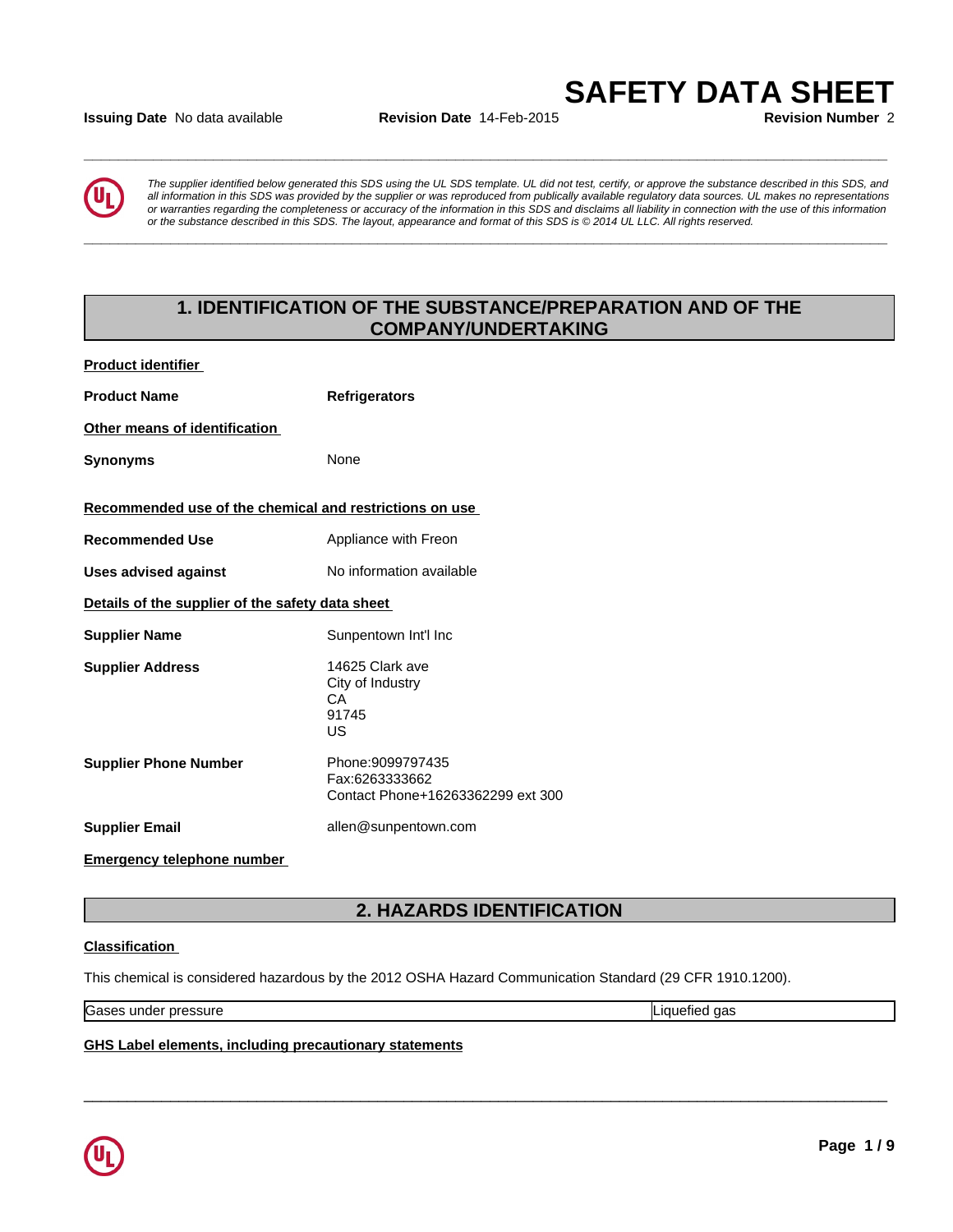| Signal word                                                                                          | <b>Emergency Overview</b><br>Warning                                                     |            |                     |
|------------------------------------------------------------------------------------------------------|------------------------------------------------------------------------------------------|------------|---------------------|
|                                                                                                      |                                                                                          |            |                     |
| Contains gas under pressure; may explode if heated                                                   |                                                                                          |            |                     |
|                                                                                                      |                                                                                          |            |                     |
|                                                                                                      |                                                                                          |            |                     |
|                                                                                                      |                                                                                          |            |                     |
|                                                                                                      |                                                                                          |            |                     |
|                                                                                                      |                                                                                          |            |                     |
|                                                                                                      |                                                                                          |            |                     |
| <b>Appearance Colorless</b>                                                                          | Physical state Compressed liquefied gas                                                  |            | Odor Slight         |
|                                                                                                      | Gas                                                                                      |            |                     |
| <b>Precautionary Statements - Prevention</b><br>Obtain special instructions before use               |                                                                                          |            |                     |
|                                                                                                      |                                                                                          |            |                     |
| <b>Precautionary Statements - Response</b><br>None                                                   |                                                                                          |            |                     |
|                                                                                                      |                                                                                          |            |                     |
| <b>Precautionary Statements - Storage</b><br>Protect from sunlight. Store in a well-ventilated place |                                                                                          |            |                     |
| <b>Precautionary Statements - Disposal</b><br>None                                                   |                                                                                          |            |                     |
| Hazards not otherwise classified (HNOC)                                                              |                                                                                          |            |                     |
| Not applicable                                                                                       |                                                                                          |            |                     |
| <b>Unknown Toxicity</b>                                                                              |                                                                                          |            |                     |
| 100 % of the mixture consists of ingredient(s) of unknown toxicity                                   |                                                                                          |            |                     |
| Other information                                                                                    |                                                                                          |            |                     |
| May cause slight eye irritation                                                                      |                                                                                          |            |                     |
| <b>Interactions with Other Chemicals</b>                                                             |                                                                                          |            |                     |
| No information available.                                                                            |                                                                                          |            |                     |
|                                                                                                      |                                                                                          |            |                     |
|                                                                                                      | 3. COMPOSITION/INFORMATION ON INGREDIENTS                                                |            |                     |
|                                                                                                      |                                                                                          |            |                     |
| <b>Chemical Name</b>                                                                                 | <b>CAS No</b>                                                                            | Weight-%   | <b>Trade Secret</b> |
| 1,1,1,2-Tetrafluoroethane                                                                            | 811-97-2                                                                                 | $60 - 100$ |                     |
|                                                                                                      | *The exact percentage (concentration) of composition has been withheld as a trade secret |            |                     |
|                                                                                                      | <b>4. FIRST AID MEASURES</b>                                                             |            |                     |
|                                                                                                      |                                                                                          |            |                     |

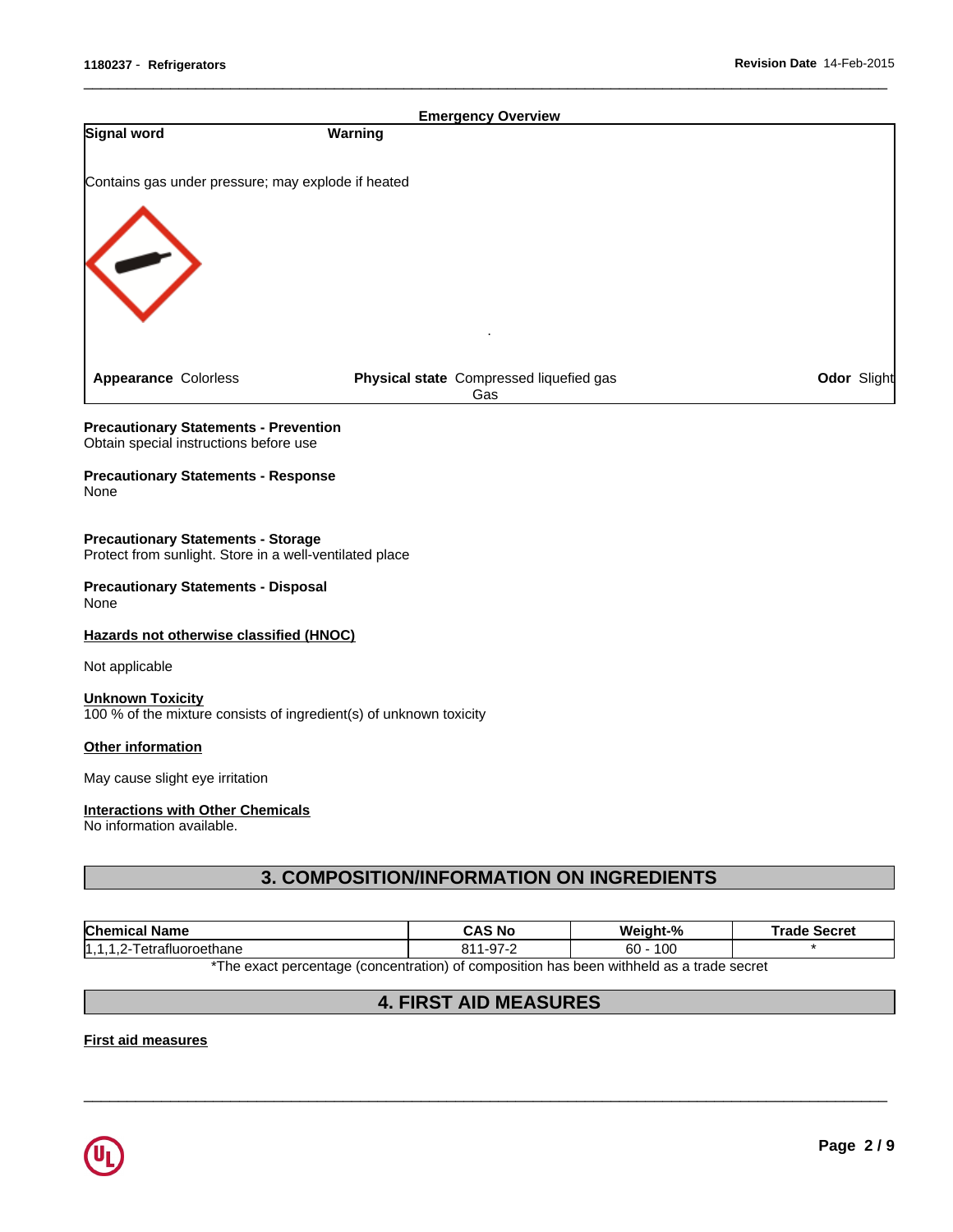| <b>General Advice</b>                                                      | In case of rupture: Do not get in eyes, on skin, or on clothing. Do not breathe                                                                                                                    |  |
|----------------------------------------------------------------------------|----------------------------------------------------------------------------------------------------------------------------------------------------------------------------------------------------|--|
|                                                                            | gas/mist/vapors.                                                                                                                                                                                   |  |
| Eye contact                                                                | Immediately flush with plenty of water. After initial flushing, remove any contact lenses and<br>continue flushing for at least 15 minutes. Seek immediate medical attention/advice.               |  |
| <b>Skin contact</b>                                                        | In case of contact with liquefied gas, thaw frosted parts with lukewarm water.                                                                                                                     |  |
| <b>Inhalation</b>                                                          | Remove to fresh air. If breathing is difficult, (trained personnel should) give oxygen. If not<br>breathing, give artificial respiration.                                                          |  |
| Ingestion                                                                  | Not an expected route of exposure. Call a physician immediately.                                                                                                                                   |  |
| Self-protection of the first aider                                         | Ensure that medical personnel are aware of the material(s) involved, take precautions to<br>protect themselves and prevent spread of contamination.                                                |  |
| Most important symptoms and effects, both acute and delayed                |                                                                                                                                                                                                    |  |
| <b>Most Important Symptoms and</b><br><b>Effects</b>                       | Tremors, other central nervous effects. Irregular cardiac activity. Frostbite.                                                                                                                     |  |
| Indication of any immediate medical attention and special treatment needed |                                                                                                                                                                                                    |  |
|                                                                            |                                                                                                                                                                                                    |  |
| <b>Notes to Physician</b>                                                  | A patient adversely affected by exposure to this product should not be given adrenaline<br>(epinephrine) or similar heart stimulant since these would increase the risk of cardiac<br>arrhythmias. |  |
|                                                                            |                                                                                                                                                                                                    |  |

# **5. FIRE-FIGHTING MEASURES**

#### **Suitable Extinguishing Media**

Dry chemical. Carbon dioxide (CO2).

### **Unsuitable extinguishing media**

DO NOT EXTINGUISH A LEAKING GAS FIRE UNLESS LEAK CAN BE STOPPED.

# **Specific hazards arising from the chemical**

Ruptured cylinders may rocket. Some may burn but none ignite readily.

**Uniform Fire Code** Compressed Gas: Inert

#### **Hazardous Combustion Products** Carbon oxides.

**Explosion Data Sensitivity to Mechanical Impact** Yes.

**Sensitivity to Static Discharge Mo.** 

### **Protective equipment and precautions for firefighters**

Move containers from fire area if you can do it without risk. Damaged cylinders should be handled only by specialists.

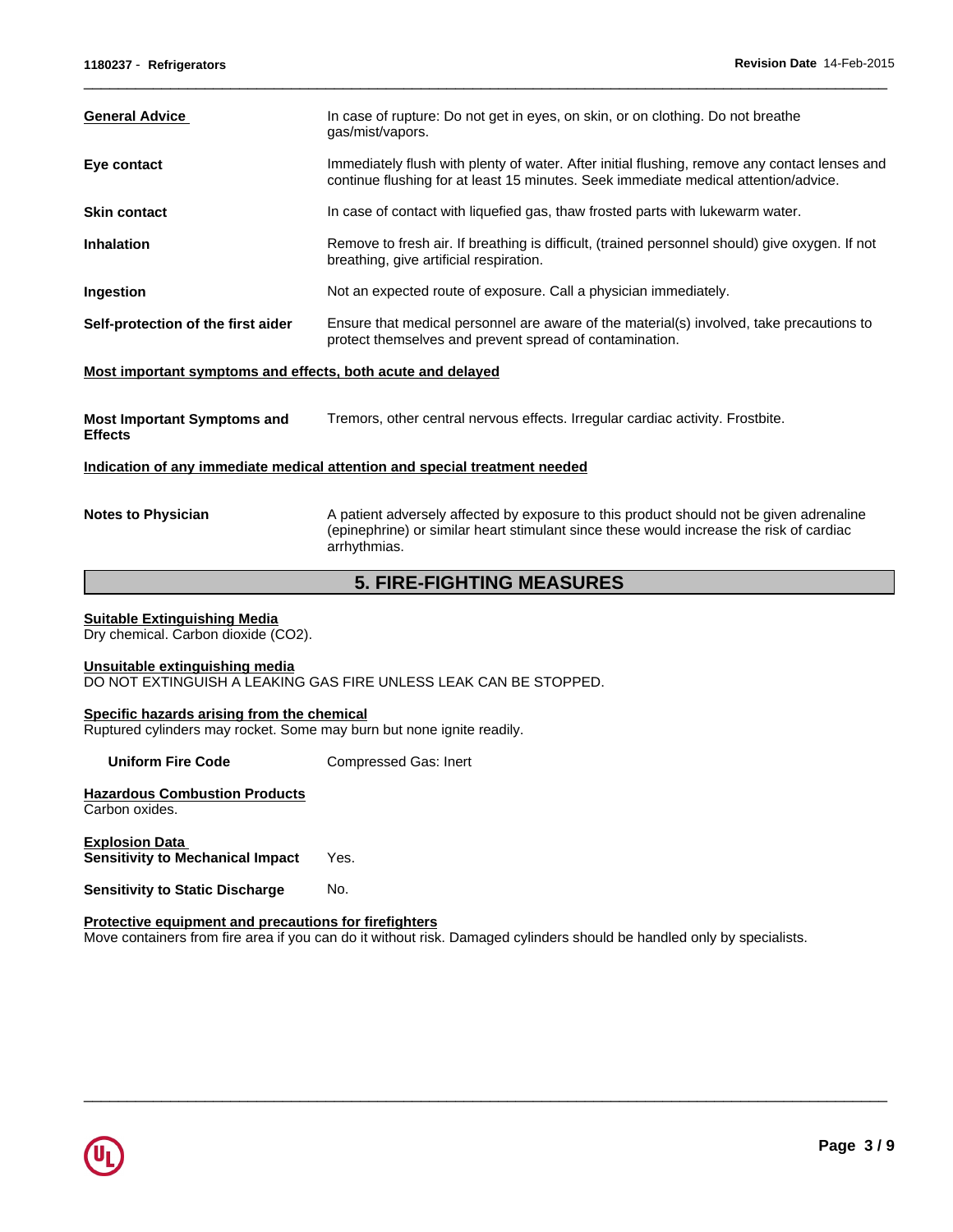# **6. ACCIDENTAL RELEASE MEASURES**

 $\overline{\phantom{a}}$  ,  $\overline{\phantom{a}}$  ,  $\overline{\phantom{a}}$  ,  $\overline{\phantom{a}}$  ,  $\overline{\phantom{a}}$  ,  $\overline{\phantom{a}}$  ,  $\overline{\phantom{a}}$  ,  $\overline{\phantom{a}}$  ,  $\overline{\phantom{a}}$  ,  $\overline{\phantom{a}}$  ,  $\overline{\phantom{a}}$  ,  $\overline{\phantom{a}}$  ,  $\overline{\phantom{a}}$  ,  $\overline{\phantom{a}}$  ,  $\overline{\phantom{a}}$  ,  $\overline{\phantom{a}}$ 

#### **Personal precautions, protective equipment and emergency procedures**

|                                                      | 7. HANDLING AND STORAGE                                                                                       |
|------------------------------------------------------|---------------------------------------------------------------------------------------------------------------|
| Methods for cleaning up                              | Do not direct water at spill or source of leak.                                                               |
| <b>Methods for containment</b>                       | If possible, turn leaking containers so that gas escapes rather than liquid. Allow substance<br>to evaporate. |
| Methods and material for containment and cleaning up |                                                                                                               |
| <b>Environmental precautions</b>                     | Prevent entry into waterways, sewers, basements or confined areas.                                            |
| <b>Environmental precautions</b>                     |                                                                                                               |
| <b>Other Information</b>                             | Ventilate the area.                                                                                           |
| <b>Personal precautions</b>                          | Stop leak if you can do it without risk.                                                                      |

#### **Precautions for safe handling**

Handling **Handling** Contents under pressure. Handle in accordance with good industrial hygiene and safety practice. Avoid contact with eyes. Avoid breathing vapors or mists. Do not puncture or incinerate cans.

### **Conditions for safe storage, including any incompatibilities**

| <b>Storage</b>               | Keep containers tightly closed in a dry, cool and well-ventilated place. Protect from sunlight.<br>Keep away from open flames, hot surfaces and sources of ignition. |
|------------------------------|----------------------------------------------------------------------------------------------------------------------------------------------------------------------|
| <b>Incompatible Products</b> | Incompatible with active metals, alkali or alkaline earth metals - powdered AI, Zn, Be etc,<br>Strong oxidizing agents. Chlorine.                                    |

# **8. EXPOSURE CONTROLS/PERSONAL PROTECTION**

 $\overline{\phantom{a}}$  ,  $\overline{\phantom{a}}$  ,  $\overline{\phantom{a}}$  ,  $\overline{\phantom{a}}$  ,  $\overline{\phantom{a}}$  ,  $\overline{\phantom{a}}$  ,  $\overline{\phantom{a}}$  ,  $\overline{\phantom{a}}$  ,  $\overline{\phantom{a}}$  ,  $\overline{\phantom{a}}$  ,  $\overline{\phantom{a}}$  ,  $\overline{\phantom{a}}$  ,  $\overline{\phantom{a}}$  ,  $\overline{\phantom{a}}$  ,  $\overline{\phantom{a}}$  ,  $\overline{\phantom{a}}$ 

| <b>Control parameters</b>               |                                                                                                                                                               |
|-----------------------------------------|---------------------------------------------------------------------------------------------------------------------------------------------------------------|
| <b>Exposure Guidelines</b>              | This product, as supplied, does not contain any hazardous materials with occupational<br>exposure limits established by the region specific regulatory bodies |
| <b>Appropriate engineering controls</b> |                                                                                                                                                               |
| <b>Engineering Measures</b>             | Showers<br>Eyewash stations<br>Ventilation systems                                                                                                            |

#### **Individual protection measures, such as personal protective equipment**

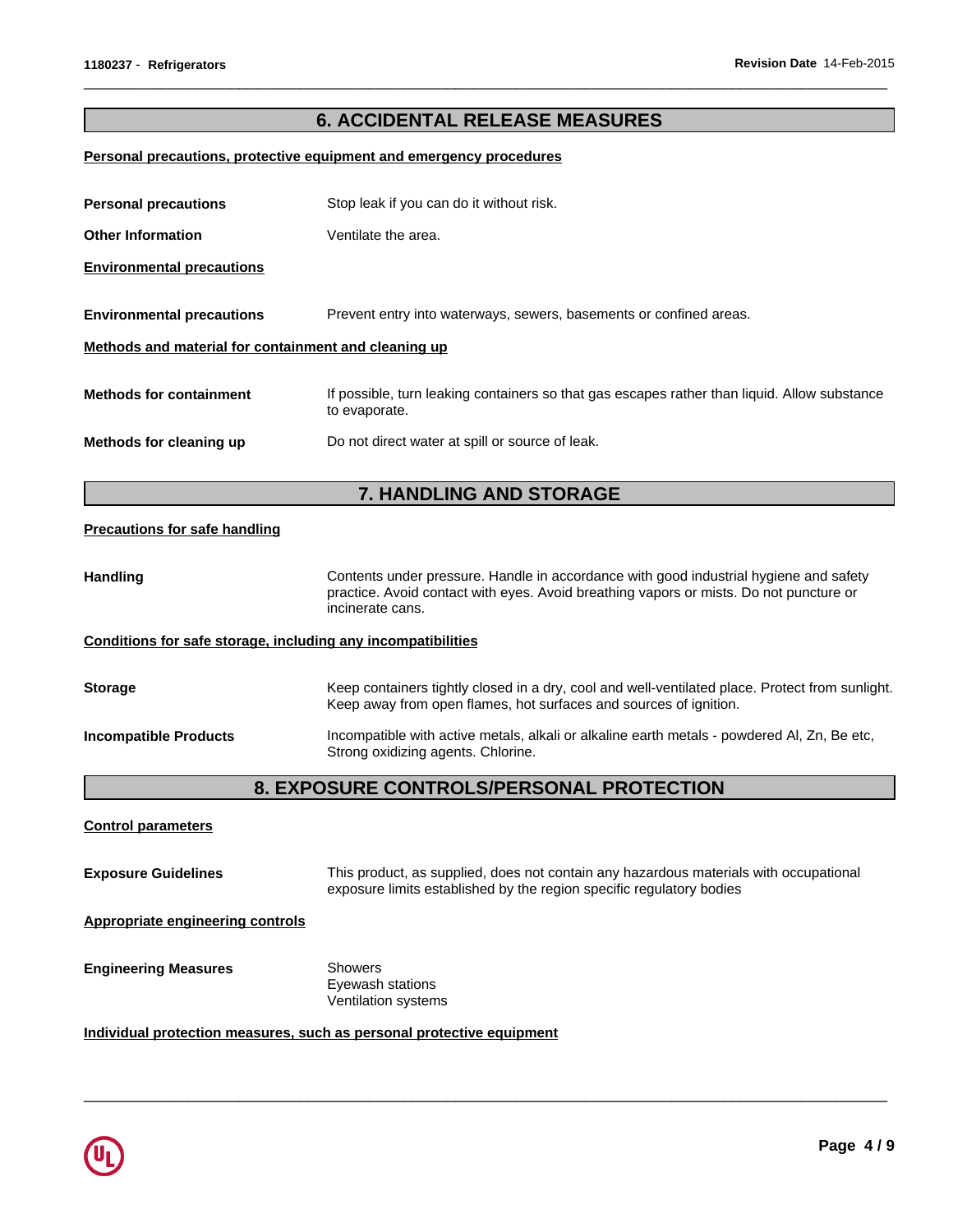| <b>Eye/face protection</b>    | No special protective equipment required.                                                                                                                                   |
|-------------------------------|-----------------------------------------------------------------------------------------------------------------------------------------------------------------------------|
| Skin and body protection      | No special protective equipment required.                                                                                                                                   |
| <b>Respiratory protection</b> | No protective equipment is needed under normal use conditions. If exposure limits are<br>exceeded or irritation is experienced, ventilation and evacuation may be required. |
| <b>Hygiene Measures</b>       | Handle in accordance with good industrial hygiene and safety practice.                                                                                                      |
|                               |                                                                                                                                                                             |

# **9. PHYSICAL AND CHEMICAL PROPERTIES**

# **Physical and Chemical Properties**

| <b>Physical state</b>                                         | Compressed liquefied gas, Gas |                       |                          |
|---------------------------------------------------------------|-------------------------------|-----------------------|--------------------------|
| Appearance                                                    | <b>Colorless</b>              | Odor                  | Slight                   |
| Color                                                         | No information available      | <b>Odor Threshold</b> | No information available |
| <b>Property</b>                                               | <b>Values</b>                 | <b>Remarks Method</b> |                          |
| рH                                                            | No data available             | None known            |                          |
| Melting / freezing point                                      | No data available             | None known            |                          |
| Boiling point / boiling range                                 | No data available             | None known            |                          |
| <b>Flash Point</b>                                            | No data available             | None known            |                          |
| <b>Evaporation Rate</b>                                       | No data available             | None known            |                          |
| Flammability (solid, gas)<br><b>Flammability Limit in Air</b> | No data available             | None known            |                          |
| <b>Upper flammability limit</b>                               | No data available             |                       |                          |
| Lower flammability limit                                      | No data available             |                       |                          |
| Vapor pressure                                                | No data available             | None known            |                          |
| Vapor density                                                 | No data available             | None known            |                          |
| <b>Specific Gravity</b>                                       | 1.208                         | None known            |                          |
| <b>Water Solubility</b>                                       | No information available      | None known            |                          |
| Solubility in other solvents                                  | No data available             | None known            |                          |
| Partition coefficient: n-octanol/waterNo data available       |                               | None known            |                          |
| <b>Autoignition temperature</b>                               | No data available             | None known            |                          |
| <b>Decomposition temperature</b>                              | No data available             | None known            |                          |
| <b>Kinematic viscosity</b>                                    | No data available             | None known            |                          |
| <b>Dynamic viscosity</b>                                      | No data available             | None known            |                          |
| <b>Explosive properties</b>                                   | No data available             |                       |                          |
| <b>Oxidizing properties</b>                                   | No data available             |                       |                          |
| <b>Other Information</b>                                      |                               |                       |                          |
| <b>Softening Point</b>                                        | No data available             |                       |                          |
| <b>VOC Content (%)</b>                                        | No data available             |                       |                          |
| <b>Particle Size</b>                                          | No data available             |                       |                          |
| <b>Particle Size Distribution</b>                             |                               |                       |                          |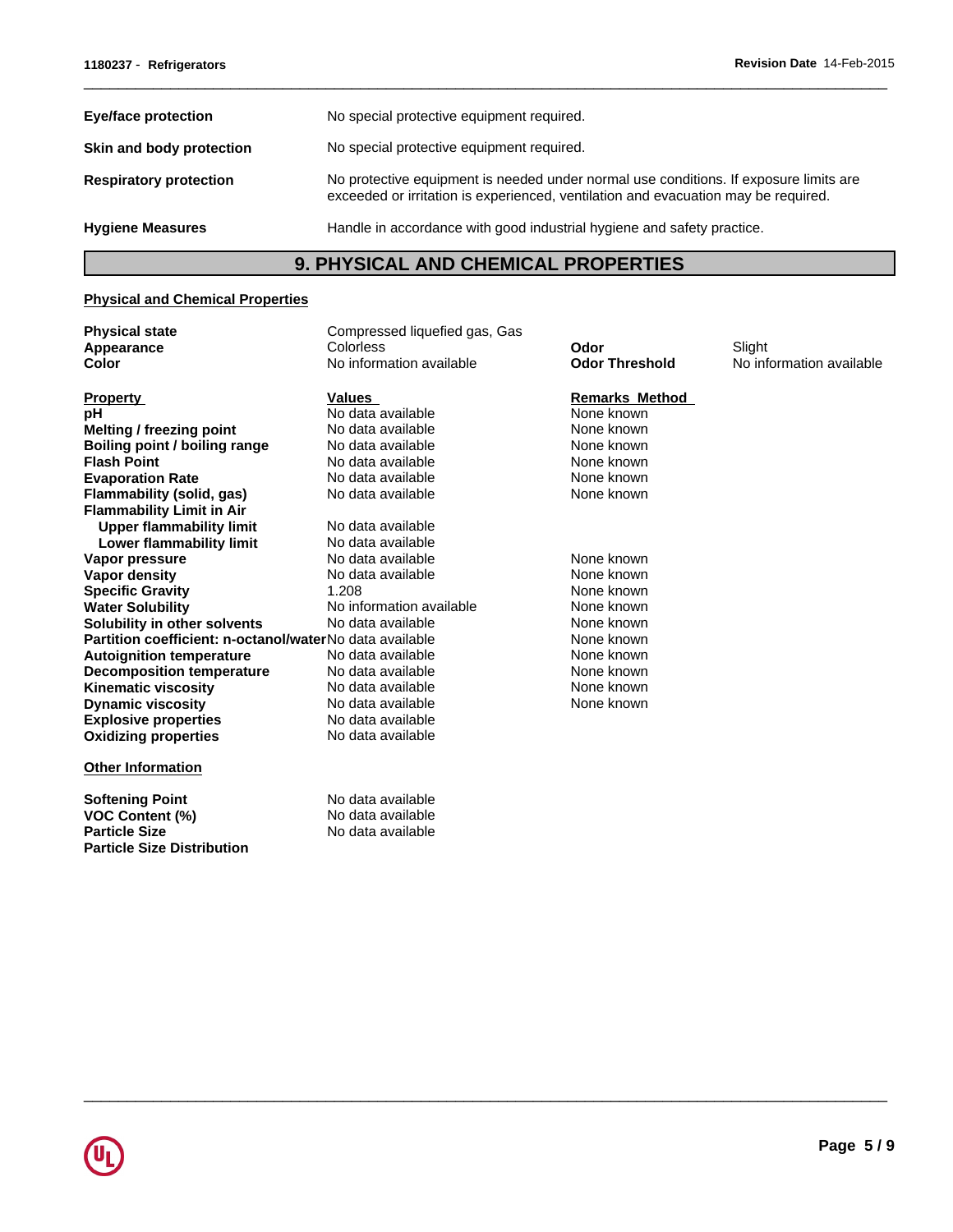# **10. STABILITY AND REACTIVITY**

 $\overline{\phantom{a}}$  ,  $\overline{\phantom{a}}$  ,  $\overline{\phantom{a}}$  ,  $\overline{\phantom{a}}$  ,  $\overline{\phantom{a}}$  ,  $\overline{\phantom{a}}$  ,  $\overline{\phantom{a}}$  ,  $\overline{\phantom{a}}$  ,  $\overline{\phantom{a}}$  ,  $\overline{\phantom{a}}$  ,  $\overline{\phantom{a}}$  ,  $\overline{\phantom{a}}$  ,  $\overline{\phantom{a}}$  ,  $\overline{\phantom{a}}$  ,  $\overline{\phantom{a}}$  ,  $\overline{\phantom{a}}$ 

#### **Reactivity**

No data available.

**Chemical stability** Stable under recommended storage conditions. **Possibility of Hazardous Reactions** None under normal processing. **Conditions to avoid** Excessive heat. **Incompatible materials** Incompatible with active metals, alkali or alkaline earth metals - powdered Al, Zn, Be etc, Strong oxidizing agents. Chlorine. **Hazardous Decomposition Products** None known based on information supplied.

# **11. TOXICOLOGICAL INFORMATION**

### **Information on likely routes of exposure**

| <b>Product Information</b> | Product does not present an acute toxicity hazard based on known or supplied information.<br>In case of rupture:.                                                                                                                                              |
|----------------------------|----------------------------------------------------------------------------------------------------------------------------------------------------------------------------------------------------------------------------------------------------------------|
| <b>Inhalation</b>          | In high concentration the gas may cause a suffocation. Victim may not be aware of<br>asphyxiation. Intentional misuse by deliberately concentrating and inhaling contents may be<br>harmful or fatal. May cause drownsiness and dizziness based on components. |
| Eye contact                | Specific test data for the substance or mixture is not available. This product contains a<br>chemical that is a compressed gas at room temperature. Contact with liquid may cause<br>frostbite.                                                                |
| <b>Skin contact</b>        | Specific test data for the substance or mixture is not available. This product contains a<br>chemical that is a compressed gas at room temperature. Contact with liquid may cause<br>frostbite.                                                                |
| Ingestion                  | Specific test data for the substance or mixture is not available. Not an expected route of<br>exposure.                                                                                                                                                        |

#### **Component Information**

| <b>Chemical</b><br><b>Name</b>            | Oral LD50 | <b>Dermal LD50</b> | <b>Inhalation LC50</b>                                          |
|-------------------------------------------|-----------|--------------------|-----------------------------------------------------------------|
| <b>Fetrafluoroethane</b><br><u>.</u><br>. |           |                    | Rat)<br>a/m <sup>3</sup> ر<br>∘4 h<br>$F^{\wedge}$<br>ιουσ<br>- |
| 811-97-2                                  |           |                    |                                                                 |

#### **Information on toxicological effects**

**Symptoms** No information available.

### **Delayed and immediate effects as well as chronic effects from short and long-term exposure**

| Carcinogenicity          | Contains no ingredient listed as a carcinogen. |
|--------------------------|------------------------------------------------|
| <b>Mutagenic Effects</b> | No information available.                      |
| <b>Sensitization</b>     | No information available.                      |

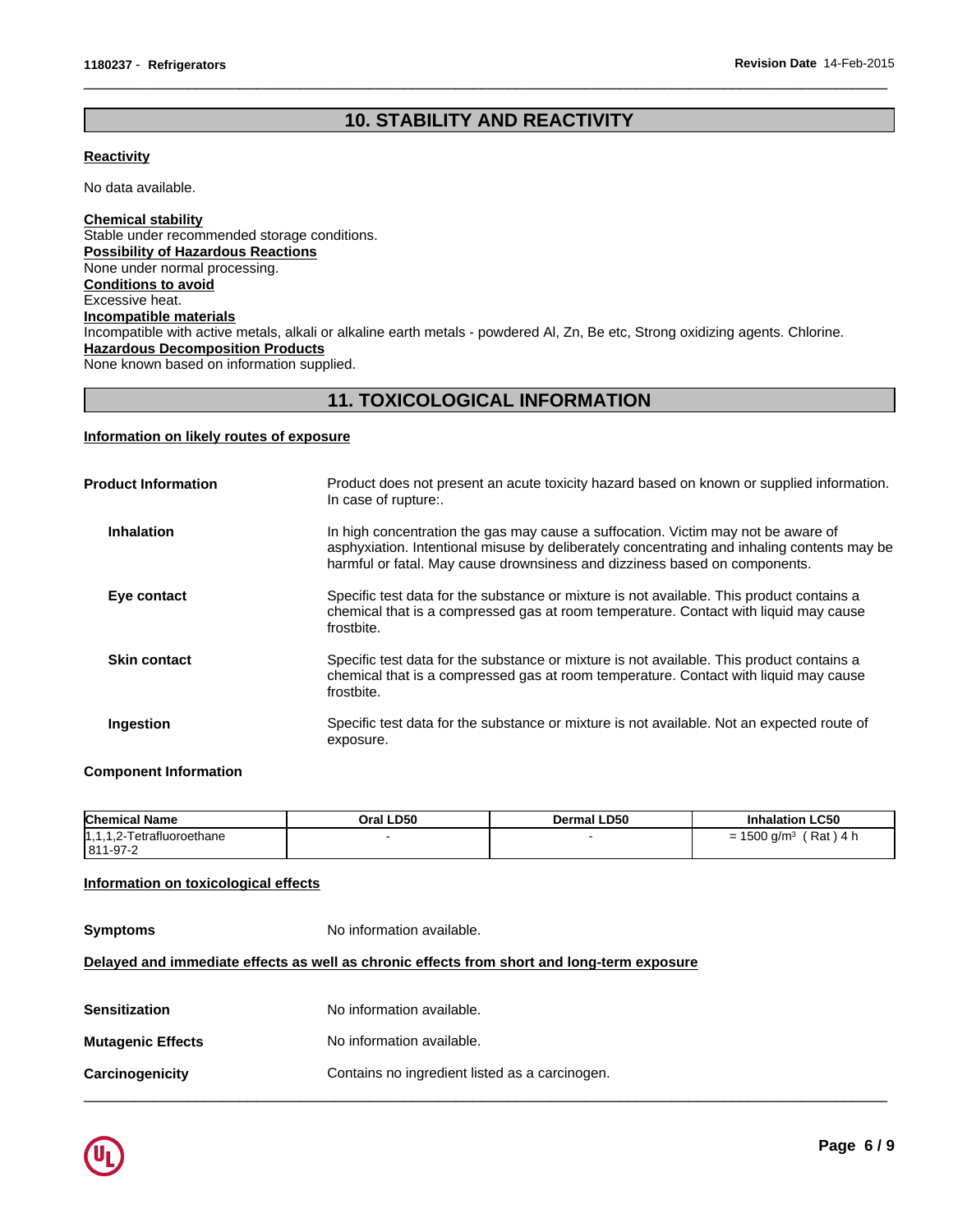| <b>Reproductive toxicity</b>  | No information available.                      |
|-------------------------------|------------------------------------------------|
| <b>STOT - single exposure</b> | No information available.                      |
| STOT - repeated exposure      | No information available.                      |
| <b>Chronic Toxicity</b>       | No known effect based on information supplied. |
| <b>Target Organ Effects</b>   | None known.                                    |
| <b>Aspiration Hazard</b>      | No information available.                      |

#### **Numerical measures of toxicity Product Information**

**The following values are calculated based on chapter 3.1 of the GHS document** Not applicable

# **12. ECOLOGICAL INFORMATION**

 $\overline{\phantom{a}}$  ,  $\overline{\phantom{a}}$  ,  $\overline{\phantom{a}}$  ,  $\overline{\phantom{a}}$  ,  $\overline{\phantom{a}}$  ,  $\overline{\phantom{a}}$  ,  $\overline{\phantom{a}}$  ,  $\overline{\phantom{a}}$  ,  $\overline{\phantom{a}}$  ,  $\overline{\phantom{a}}$  ,  $\overline{\phantom{a}}$  ,  $\overline{\phantom{a}}$  ,  $\overline{\phantom{a}}$  ,  $\overline{\phantom{a}}$  ,  $\overline{\phantom{a}}$  ,  $\overline{\phantom{a}}$ 

#### **Ecotoxicity**

The environmental impact of this product has not been fully investigated.

# **Persistence and Degradability**

No information available.

#### **Bioaccumulation**

No information available

### **Other adverse effects**

No information available.

# **13. DISPOSAL CONSIDERATIONS**

#### **Waste treatment methods**

| This material, as supplied, is not a hazardous waste according to Federal regulations (40<br>CFR 261). This material could become a hazardous waste if it is mixed with or otherwise<br>comes in contact with a hazardous waste, if chemical additions are made to this material, or<br>if the material is processed or otherwise altered. Consult 40 CFR 261 to determine whether<br>the altered material is a hazardous waste. Consult the appropriate state, regional, or local<br>regulations for additional requirements. |
|--------------------------------------------------------------------------------------------------------------------------------------------------------------------------------------------------------------------------------------------------------------------------------------------------------------------------------------------------------------------------------------------------------------------------------------------------------------------------------------------------------------------------------|
| Dispose of contents/containers in accordance with local regulations.                                                                                                                                                                                                                                                                                                                                                                                                                                                           |
|                                                                                                                                                                                                                                                                                                                                                                                                                                                                                                                                |

#### **California Hazardous Waste Codes** 211

# **14. TRANSPORT INFORMATION**

 $\overline{\phantom{a}}$  ,  $\overline{\phantom{a}}$  ,  $\overline{\phantom{a}}$  ,  $\overline{\phantom{a}}$  ,  $\overline{\phantom{a}}$  ,  $\overline{\phantom{a}}$  ,  $\overline{\phantom{a}}$  ,  $\overline{\phantom{a}}$  ,  $\overline{\phantom{a}}$  ,  $\overline{\phantom{a}}$  ,  $\overline{\phantom{a}}$  ,  $\overline{\phantom{a}}$  ,  $\overline{\phantom{a}}$  ,  $\overline{\phantom{a}}$  ,  $\overline{\phantom{a}}$  ,  $\overline{\phantom{a}}$ 

**DOT** NOT REGULATED

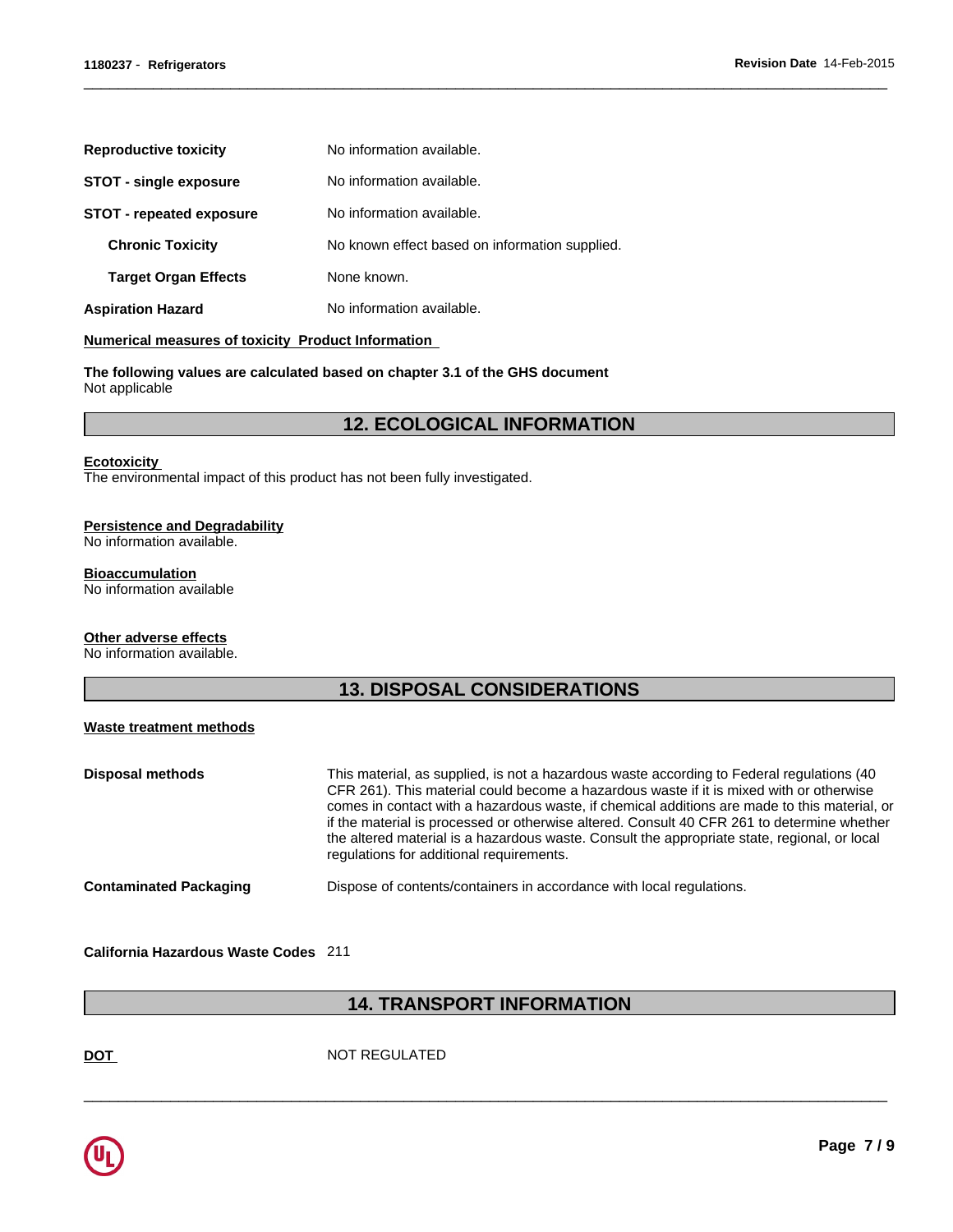| <b>TDG</b>                             | Not regulated        |
|----------------------------------------|----------------------|
| <b>MEX</b>                             | Not regulated        |
| <b>ICAO</b>                            | Not regulated        |
| <b>IATA</b>                            | Not regulated        |
| <b>IMDG/IMO</b><br><b>Hazard Class</b> | Not regulated<br>N/A |
| <u>RID</u>                             | Not regulated        |
| <b>ADR</b>                             | Not regulated        |
| ADN                                    | Not regulated        |
|                                        |                      |

# **15. REGULATORY INFORMATION**

 $\overline{\phantom{a}}$  ,  $\overline{\phantom{a}}$  ,  $\overline{\phantom{a}}$  ,  $\overline{\phantom{a}}$  ,  $\overline{\phantom{a}}$  ,  $\overline{\phantom{a}}$  ,  $\overline{\phantom{a}}$  ,  $\overline{\phantom{a}}$  ,  $\overline{\phantom{a}}$  ,  $\overline{\phantom{a}}$  ,  $\overline{\phantom{a}}$  ,  $\overline{\phantom{a}}$  ,  $\overline{\phantom{a}}$  ,  $\overline{\phantom{a}}$  ,  $\overline{\phantom{a}}$  ,  $\overline{\phantom{a}}$ 

#### **International Inventories**

| <b>TSCA</b> | Complies                                             |
|-------------|------------------------------------------------------|
| <b>DSL</b>  | All components are listed either on the DSL or NDSL. |

**TSCA** - United States Toxic Substances Control Act Section 8(b) Inventory **DSL/NDSL** - Canadian Domestic Substances List/Non-Domestic Substances List

### **US Federal Regulations**

#### **SARA 313**

Section 313 of Title III of the Superfund Amendments and Reauthorization Act of 1986 (SARA). This product does not contain any chemicals which are subject to the reporting requirements of the Act and Title 40 of the Code of Federal Regulations, Part 372

#### **SARA 311/312 Hazard Categories**

| <b>Acute Health Hazard</b>        | No. |
|-----------------------------------|-----|
| <b>Chronic Health Hazard</b>      | Nο  |
| <b>Fire Hazard</b>                | No  |
| Sudden release of pressure hazard | Yes |
| <b>Reactive Hazard</b>            | No  |

#### **CWA (Clean Water Act)**

This product does not contain any substances regulated as pollutants pursuant to the Clean Water Act (40 CFR 122.21 and 40 CFR 122.42)

# **CERCLA**

This material, as supplied, does not contain any substances regulated as hazardous substances under the Comprehensive Environmental Response Compensation and Liability Act (CERCLA) (40 CFR 302) or the Superfund Amendments and Reauthorization Act (SARA) (40 CFR 355). There may be specific reporting requirements at the local, regional, or state level pertaining to releases of this material

### **US State Regulations**

### **California Proposition 65**

This product does not contain any Proposition 65 chemicals.

#### **U.S. State Right-to-Know Regulations**

| Chemical<br>.<br>Name | New<br><b>Jerse</b> v | <b>`ssachusetts</b><br>ма | Pennsvlvania | Rhode<br><b>Island</b>         | <b>Illinois</b> |
|-----------------------|-----------------------|---------------------------|--------------|--------------------------------|-----------------|
|                       |                       |                           |              | ______________________________ |                 |



.